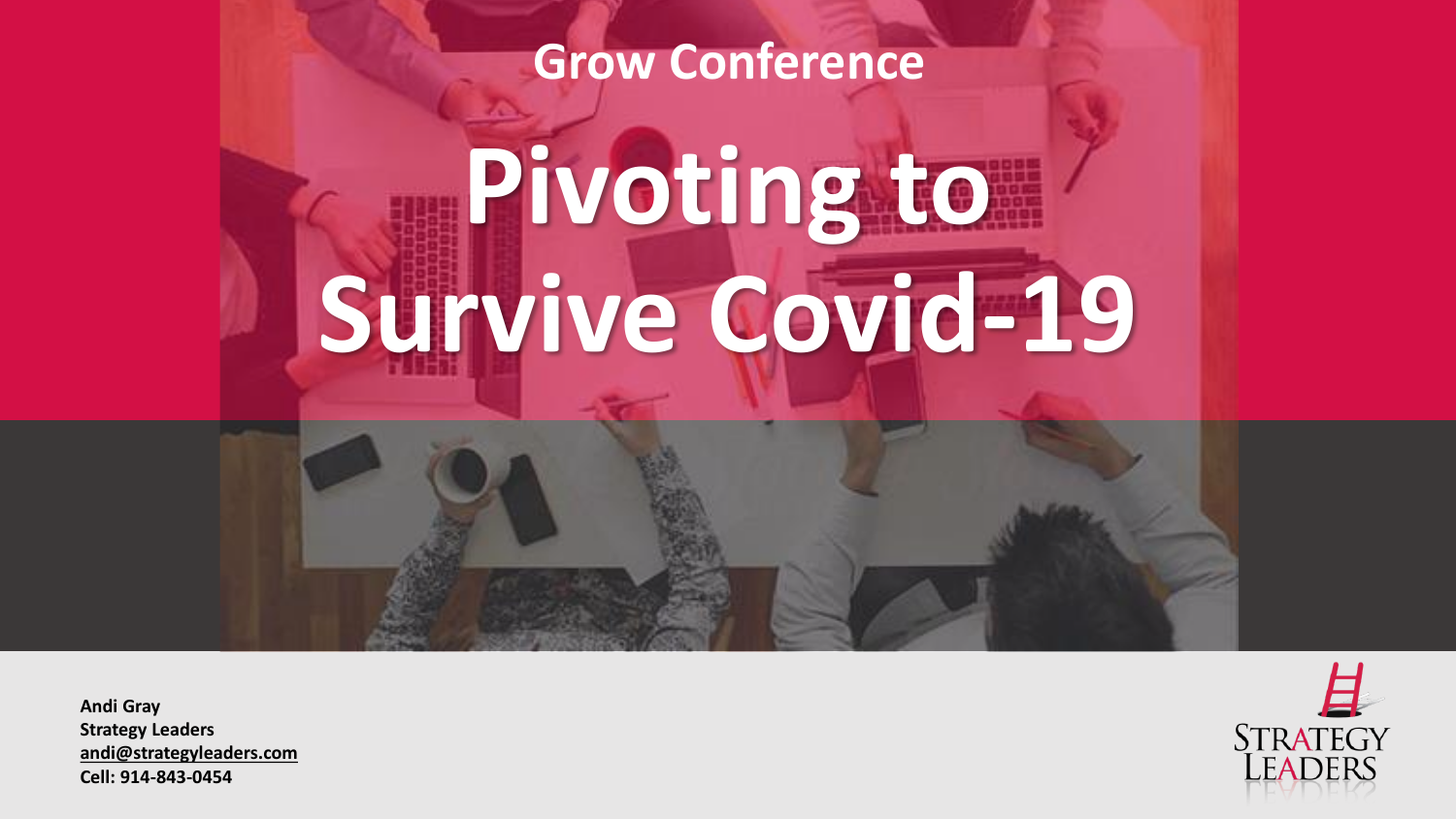## *What's the Covid Impact?*

#### **Bad news:**

- 45% shutdown, some coming back, some gone forever
- Empty storefronts increasing, supply chain lags & gaps
- Unemployment down from record, still high, could go up

#### **Good news:**

- For survivors = less competition for business
- Opportunities to negotiate pricing, preferential treatment
- Available, affordable talent a big SMB success driver
- New markets opening up, customers with new needs



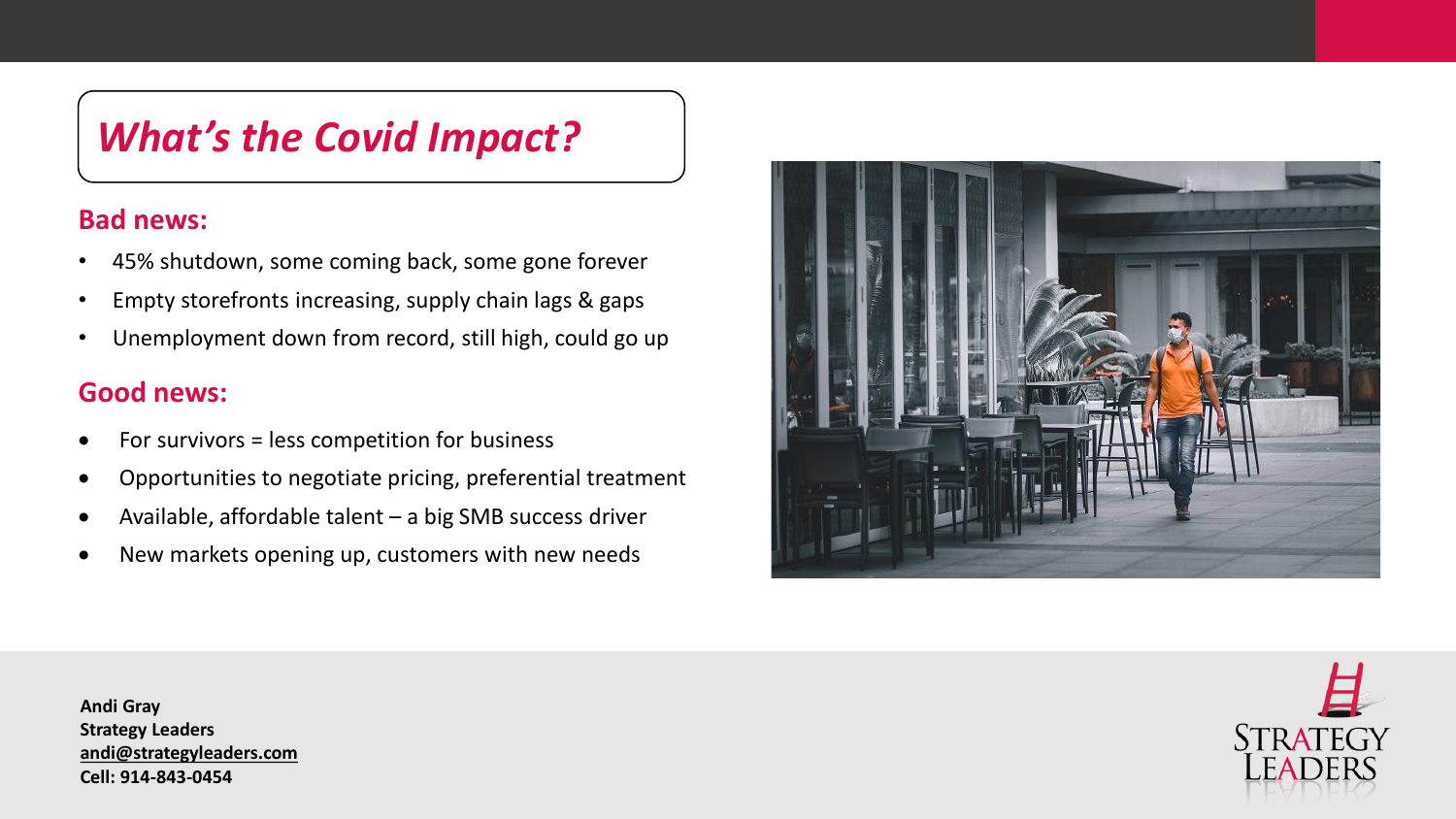## *What do I do to survive?*

## **Get Moving!**

- Every day counts!
- Ask everyone for 5 names
- Call every customer what problems are they working on

#### **Good news:**

- For survivors = less competition for business
- Opportunities to negotiate pricing, preferential treatment
- Available, affordable talent a big SMB success driver
- New markets opening up, customers with new needs





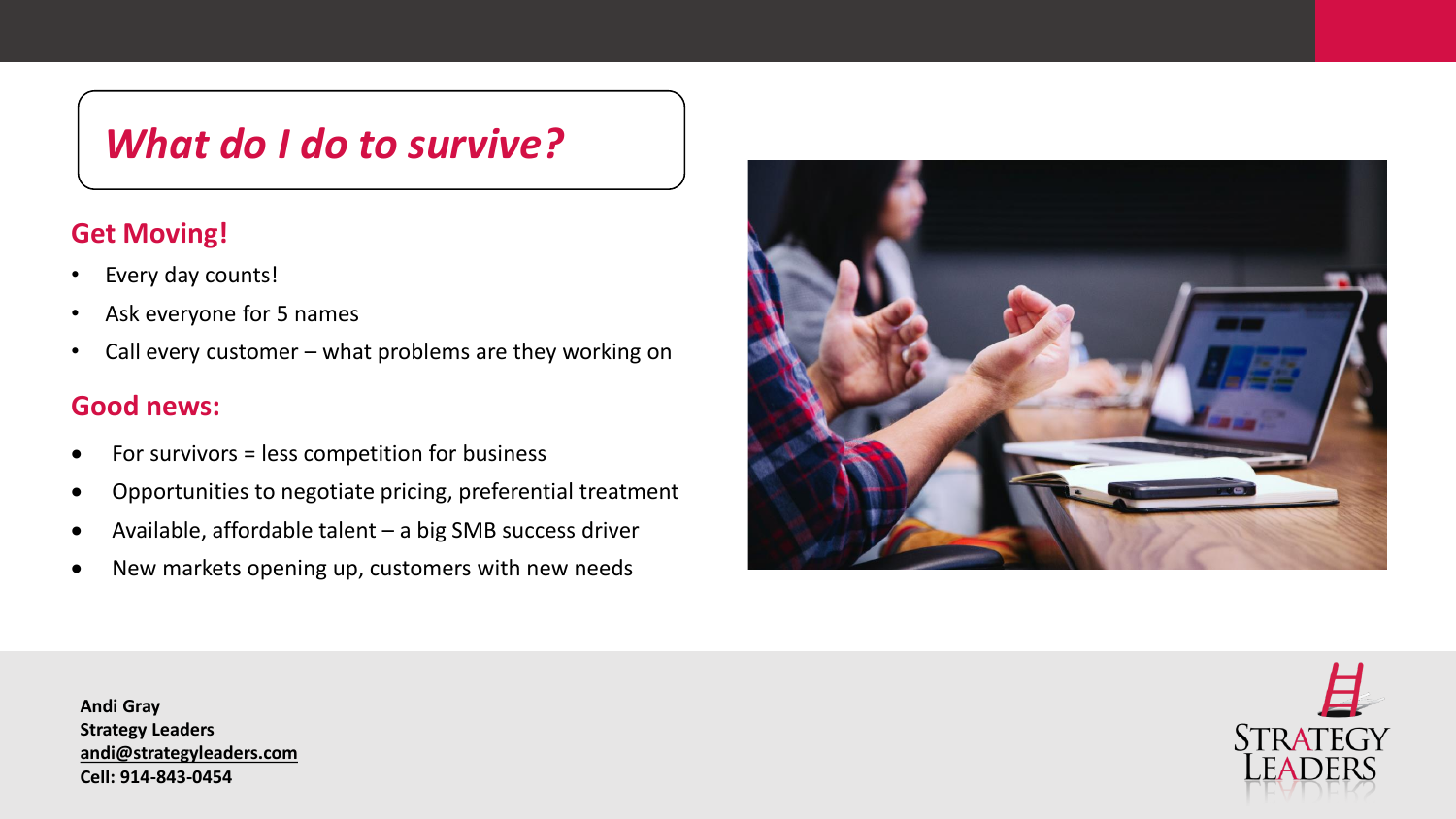## *What can I do to help?*

#### **Shop local**

- Face-to-face from farmers market to local hardware store
- Shop local over the internet
- Avoid the easy-to-use profit sucking marketing sites
- Build a list of needs and hire companies to work on them

#### **At work**

- Donate time off to a co-worker who needs it
- Suggest reducing everyone's hours instead of layoffs
- Pay attention to mental health needs, make time to listen
- Build remote learning and communication skills



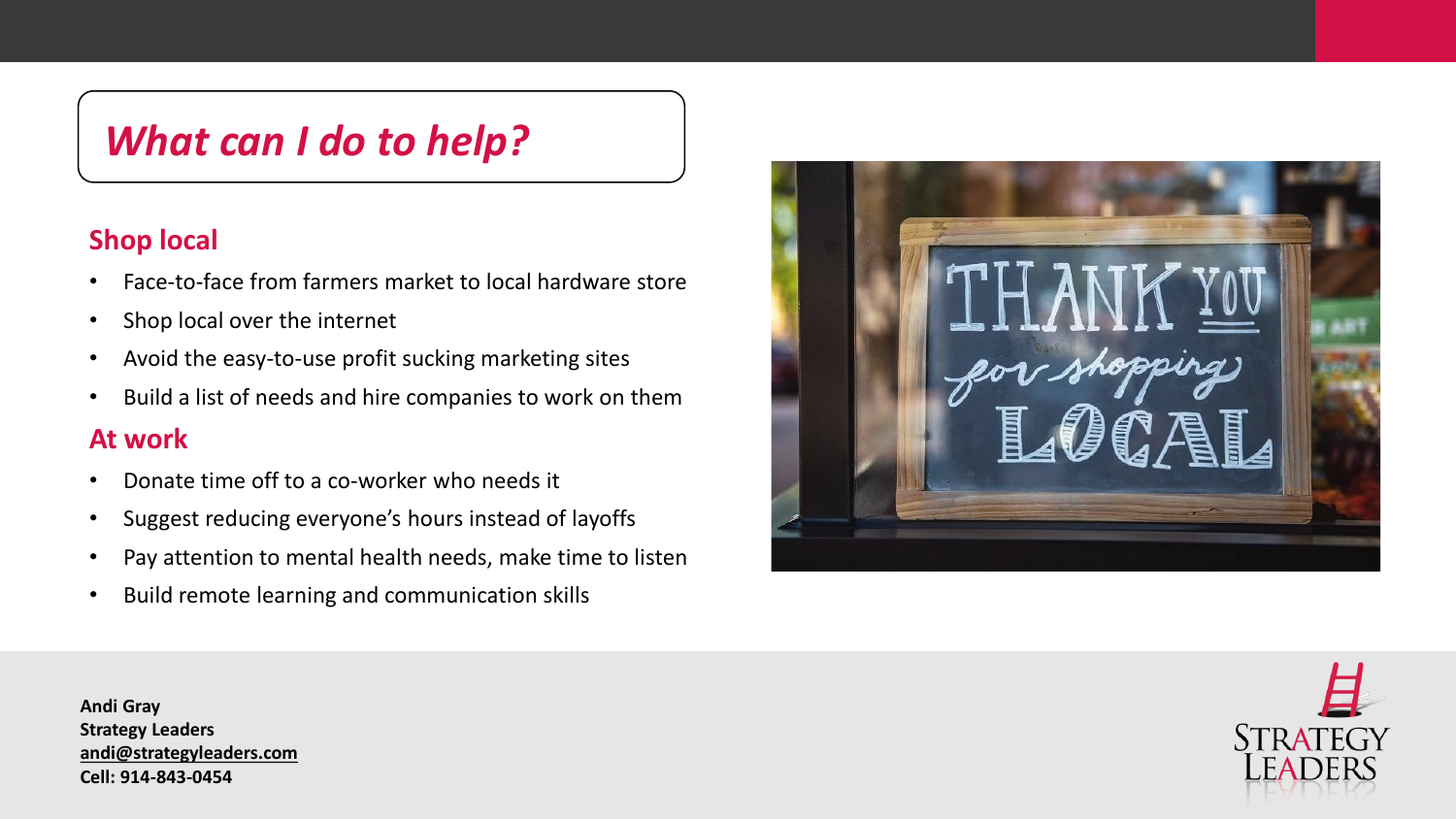## *What can I do to help?*

#### **Volunteer**

- Offer free time & skills to help a small business keep going
- Give advice & encouragement to a budding entrepreneur
- Get business owners together for brainstorming
- Form an industry support group
- Sign up & participate in SMB networks
- Help a business owner build an advisory board





**STRATEGY**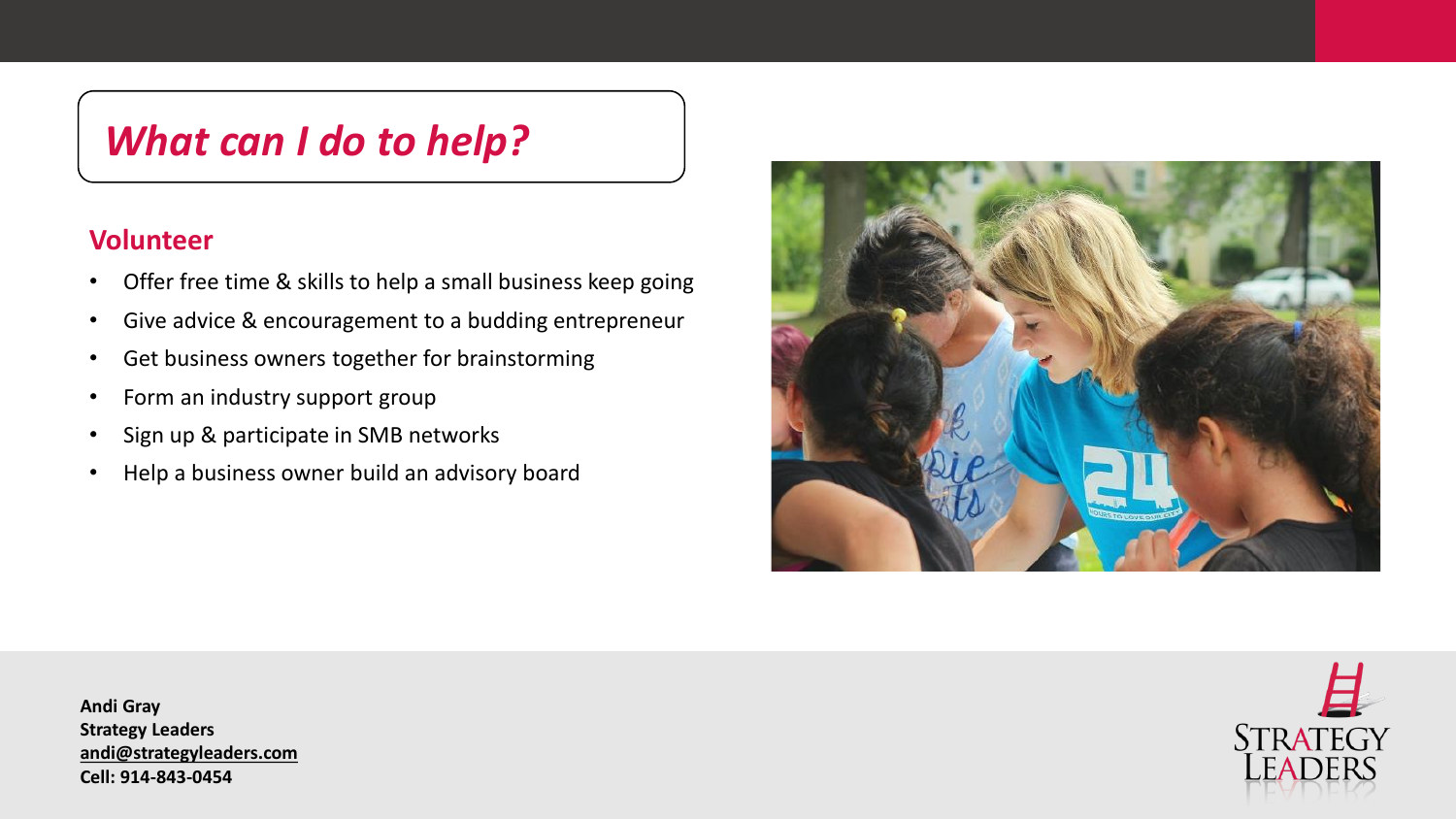## *What can I do to help?*

### **Be creative, if you can afford it**

- Crowd funding gifts and loans Kickstarter, KIVA
- $\cdot$  Buy locally, then donate locally = 2x benefit
	- Buy protective gear, clothing, food, pet supplies
	- Then pass the goods on to a local relief organization

#### **Put money to work inside a company**

- Consider buying into a firm equity investment
- Make a loan directly to a small business
- Support new startups we're going to need them!



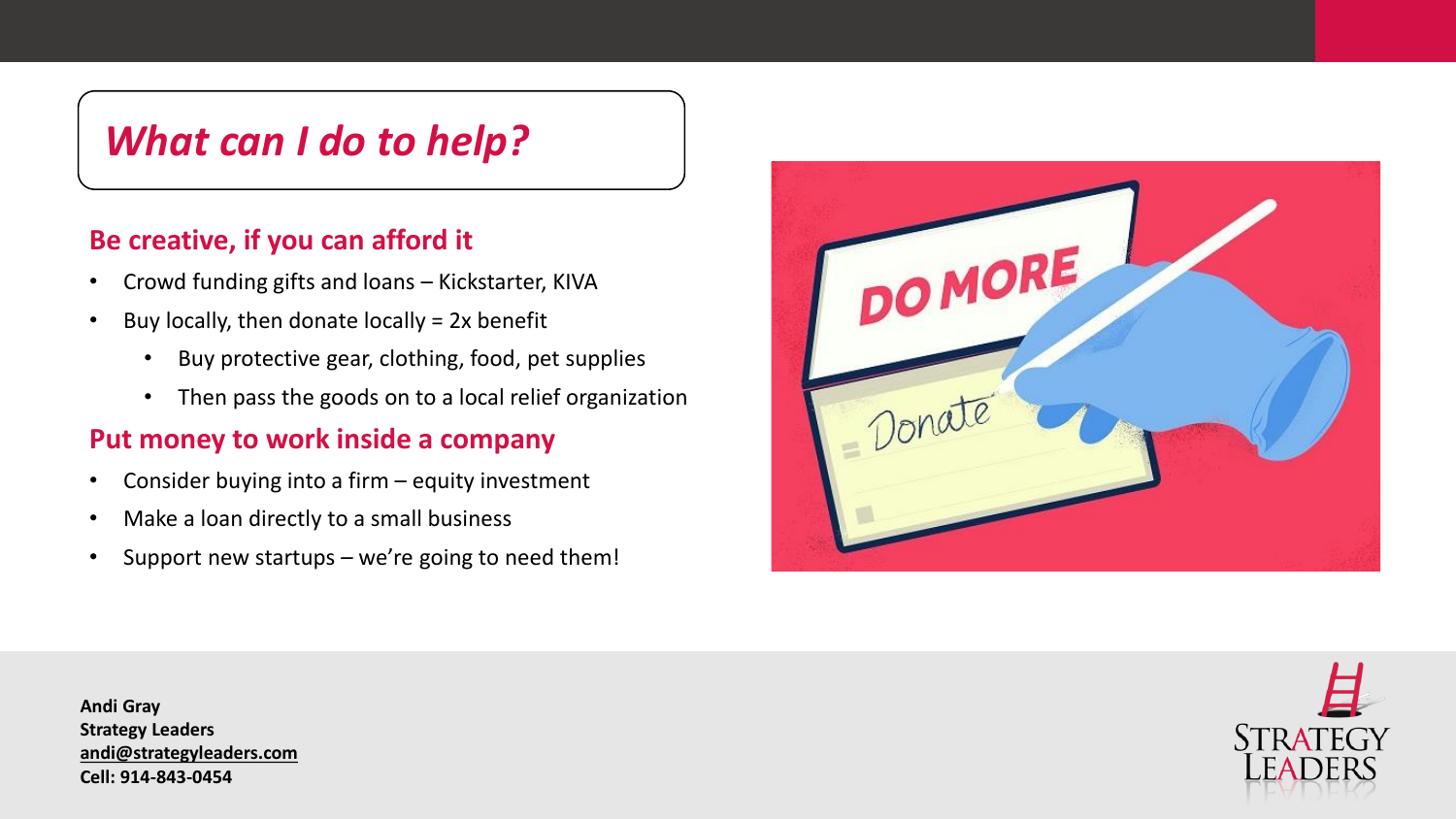## *What should I be asking?*

#### **Revenue**

- How much I need to bring in to be profitable?
- Do I have sales goals by week?
- How many products or services will I offer?
- How many customers do I need to hit my goals?
- Who will pay me, how much will they pay, for what?
- How many people can / will contribute to getting sales?
- If I'm behind plan, how do I find more marketing \$'s?



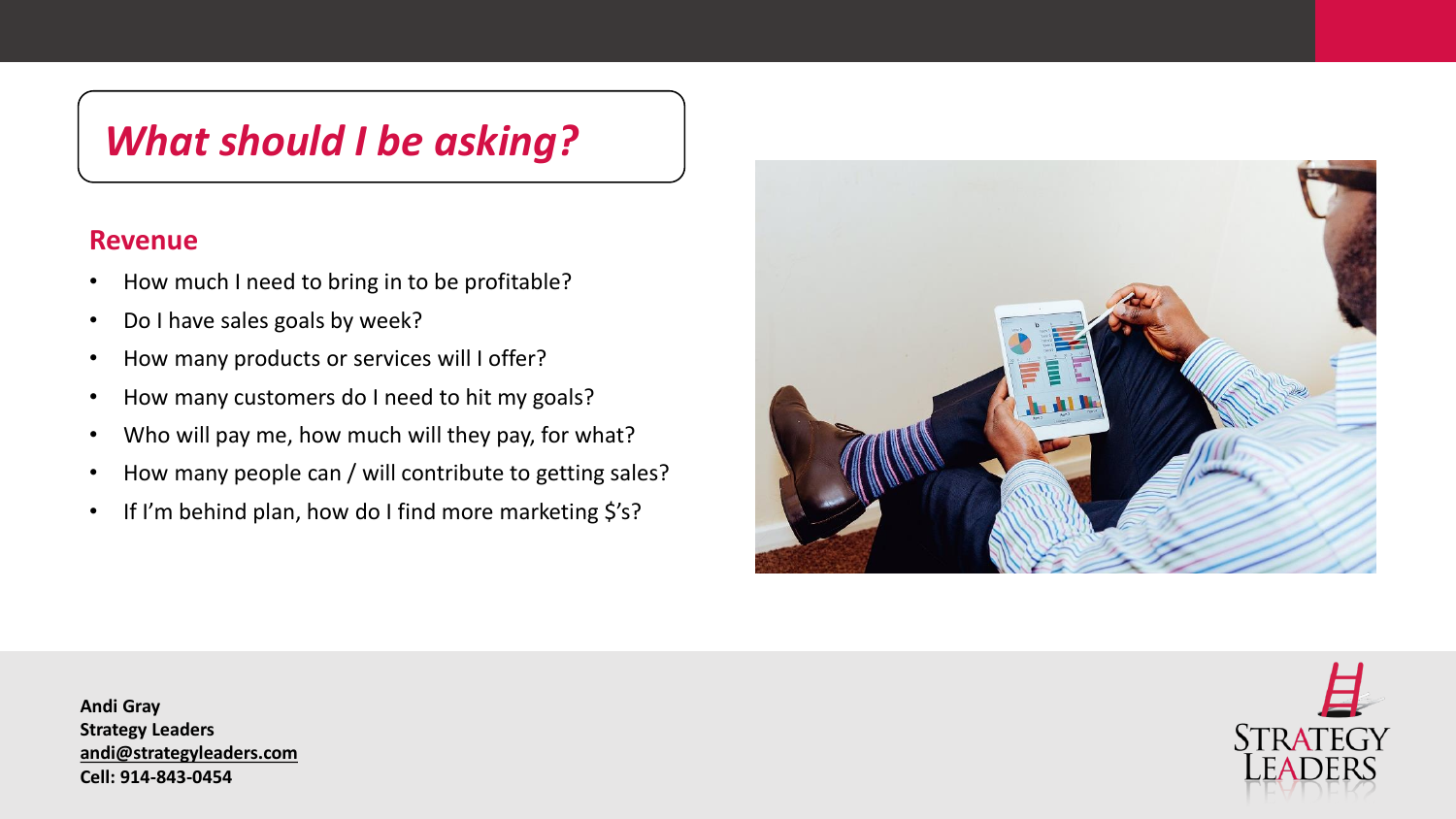## *What should I be asking?*

## **Profit**

- How can I triple my money on each product / service?
- Can I be at a small % of the market and hit my goals?
- How price sensitive are my customers likely to be?
- How are competitors likely to attack?
- How quickly can I get to where I need to be?
- Am I bankable? Will the banks stick with me?



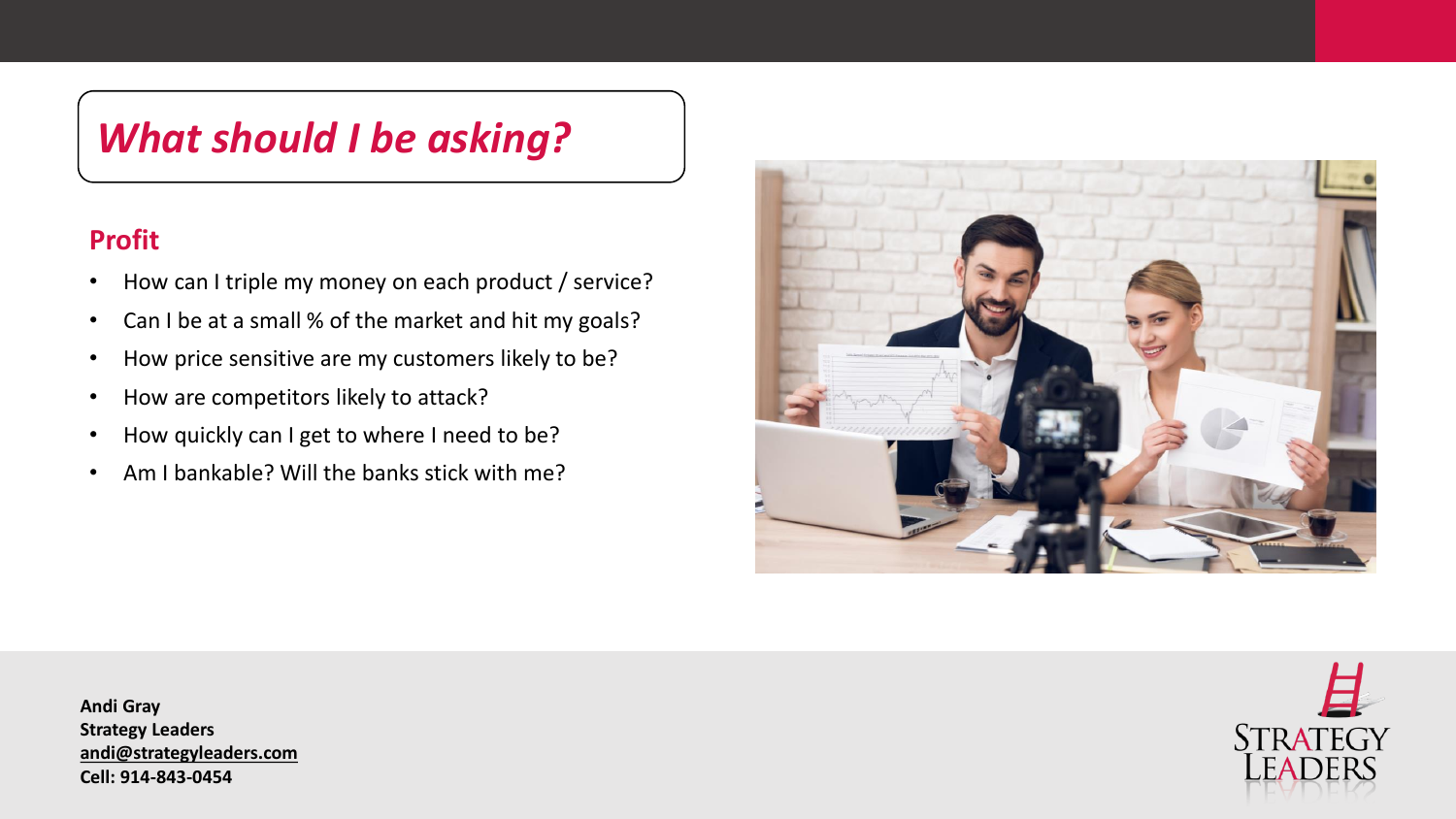## *What should I be asking?*

#### **Pivot**

- How many customers can I talk to, today?
- What do my customers want or need?
- How do I quickly go to market with new solutions?
- How good am I at asking contacts for additional names?
- How long will it take for my industry to turn around?
- What other businesses could I get into?
- What would it take to do an acquisition?
- Can I grow fast enough to be ready for the next crisis?



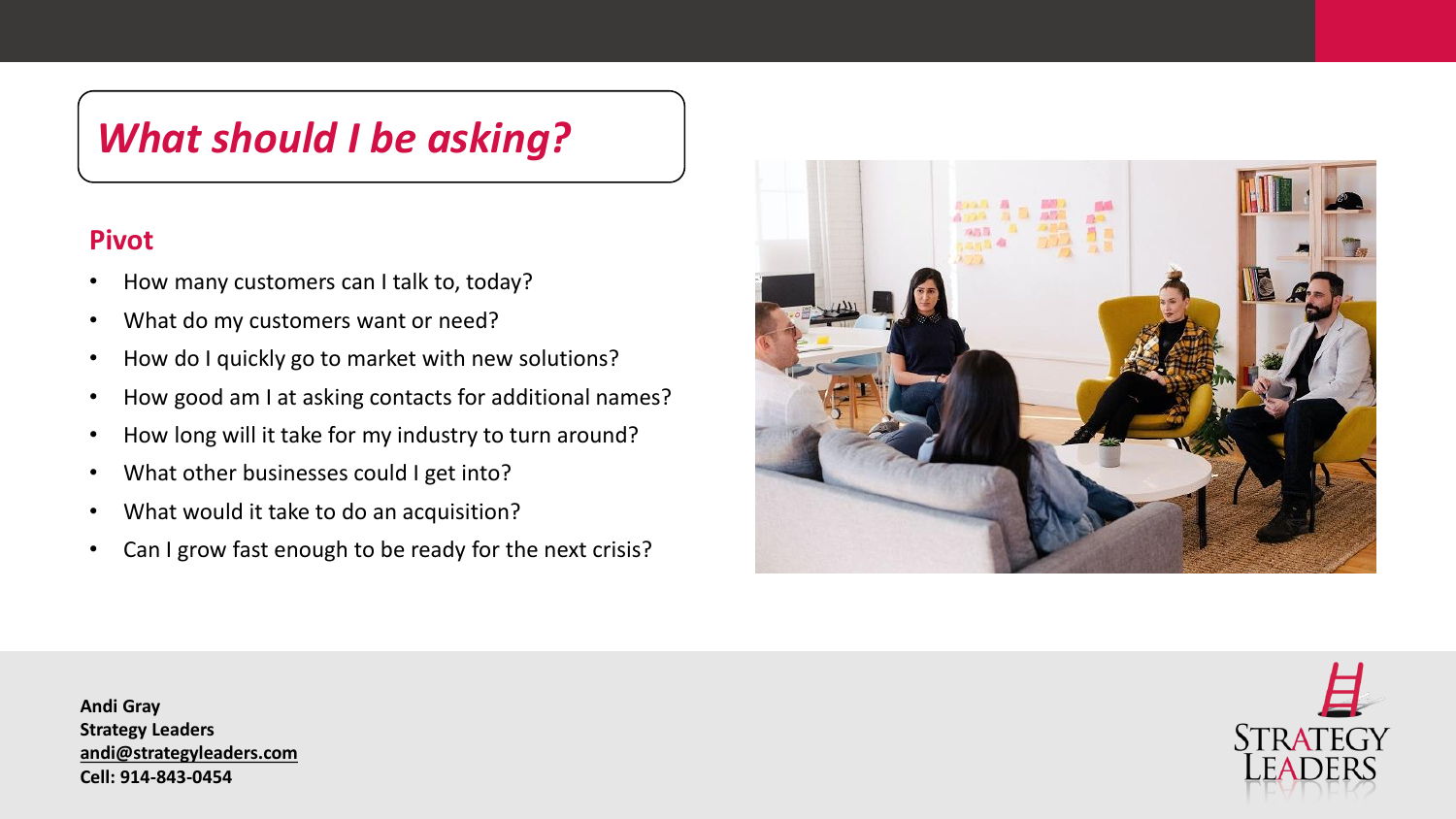## *What's Next?*

#### **Black Swans every 3 years**

- What will it take to get ready for the next Black Swan?
- How do I build up to a year's worth of reserves?
- How long before I want to exit?
- How tired am I right now? How do I recharge?
- What do I have to do to get ready to exit?
- What has to be done to build / rebuild my team?
- How strong is the business without me at the helm?